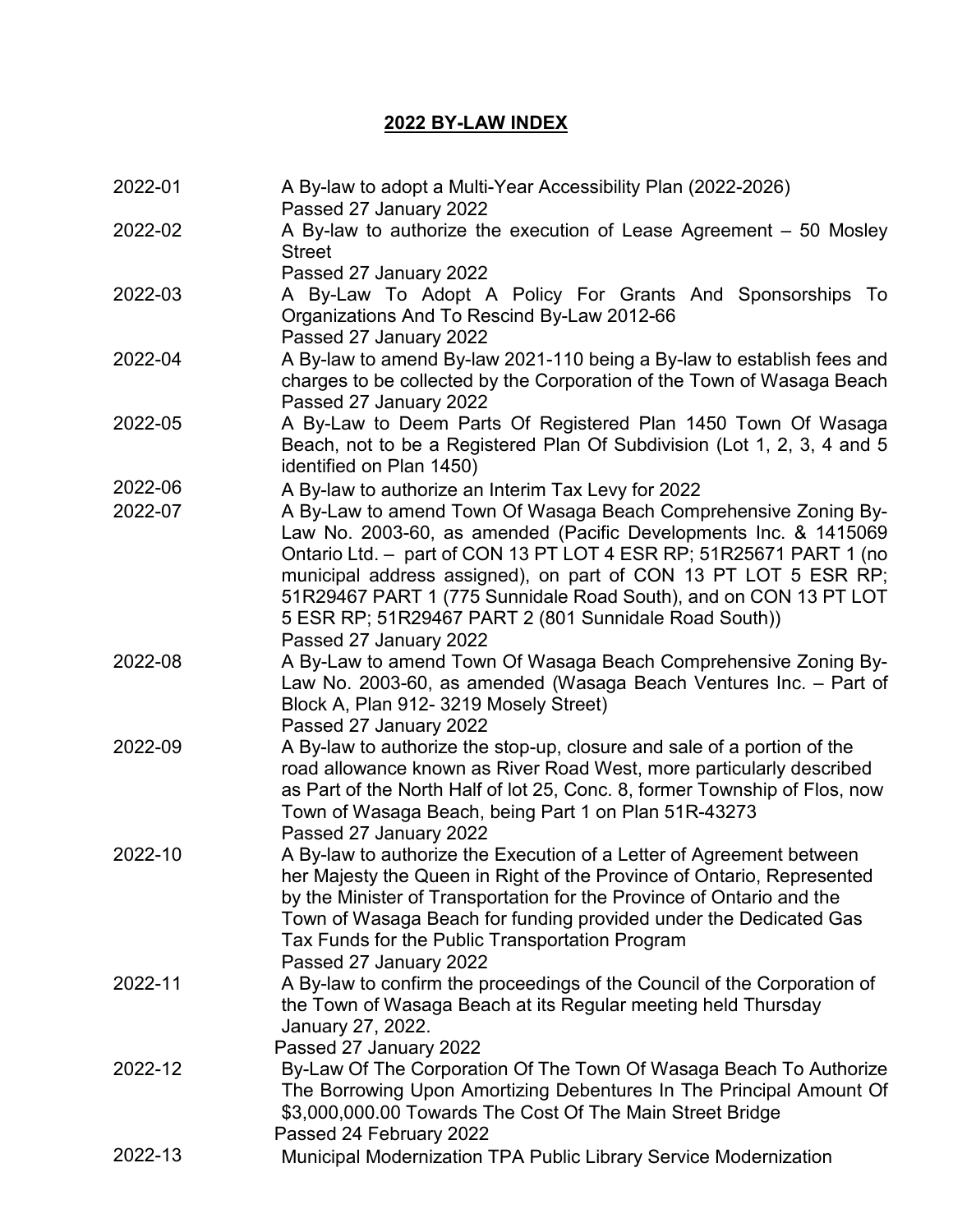| 2022-14 | A By-law to Authorize the Execution of a Lease Agreement for 1888<br><b>Klondike Park Road</b><br>Passed 24 February 2022                                                                                                                                                                                                                    |
|---------|----------------------------------------------------------------------------------------------------------------------------------------------------------------------------------------------------------------------------------------------------------------------------------------------------------------------------------------------|
| 2022-15 | A By-law to Authorize the Execution of a Licence Agreement with<br>Transcanada Energy Ltd. For Access to Property to Commence Drainage<br><b>Works</b>                                                                                                                                                                                       |
| 2022-16 | Passed 24 February 2022<br>A By-law to amend By-law 2019-82 to prohibit or regulate the injuring or<br>destruction of trees in the Town of Wasaga Beach<br>Passed 24 February 2022                                                                                                                                                           |
| 2022-17 | A By-law to Exempt Certain Lands from Part Lot Control Pursuant to<br>Section 50 (7) of the Planning Act, in Respect of Lands Described as Blk<br>1, Blk 2, Blk 3, Blk5, Blk 6, and Blk 7, Plan 51M-1203, in the Town of<br>Wasaga Beach, County of Simcoe (Hamount Investments Ltd. -<br>Stonebridge by the Bay)<br>Passed 24 February 2022 |
| 2022-18 | A By-Law To Exempt Certain Lands From Part Lot Control Pursuant To<br>Section 50(7) Of The Planning Act, In Respect Of Lands Described As Blk<br>4, Plan 51m-1203, In The Town Of Wasaga Beach, County Of Simcoe<br>(Hamount Investments Ltd. - Stonebridge by the Bay)<br>Passed 24 February 2022                                           |
| 2022-19 | A By-law to confirm the proceedings of the Council of the Corporation of<br>the Town of Wasaga Beach at its Regular meeting held Thursday February<br>24, 2022.<br>Passed 24 February 2022                                                                                                                                                   |
| 2022-20 | A By-law to authorize entering into an Agreement between the Town of<br>Wasaga Beach and Her Majesty the Queen in right of the Province of<br>Ontario as represented by the Minister of Municipal Affairs and Housing,<br><b>Municipal Modernization Program</b><br>Passed 24 March 2022                                                     |
| 2022-21 | A By-law to authorize entering into an Agreement between the Town of<br>Wasaga Beach and Her Majesty the Queen in right of the Province of<br>Ontario as represented by the Minister of Agriculture, Food and Rural<br>Affairs, Rural Economic Development Program<br>Passed 24 March 2022                                                   |
| 2022-22 | A By-law to authorize the stop-up, closure and sale of a portion of the road<br>allowance particularly described as Part Lot 16, RCP 1694, Wasaga<br>Beach, being designated as Part 2, Plan 51R43223<br>Passed 24 March 2022                                                                                                                |
| 2022-23 | A By-law to authorize the sale/disposal of Surplus Real Property no longer<br>required for municipal purposes, being Instrument No. R01004047, save<br>and except Part 3, Plan 51R-41303, Part of Lot 30, Plan 678 (Sunnidale),<br>Town of Wasaga Beach, County of Simcoe (414 Mosley Street)<br>Passed 24 March 2022                        |
| 2022-24 | A By-law to Adopt a Facility Allocation Policy 4-11 and to repeal By-law<br>2021-90<br>Passed 24 March 2022                                                                                                                                                                                                                                  |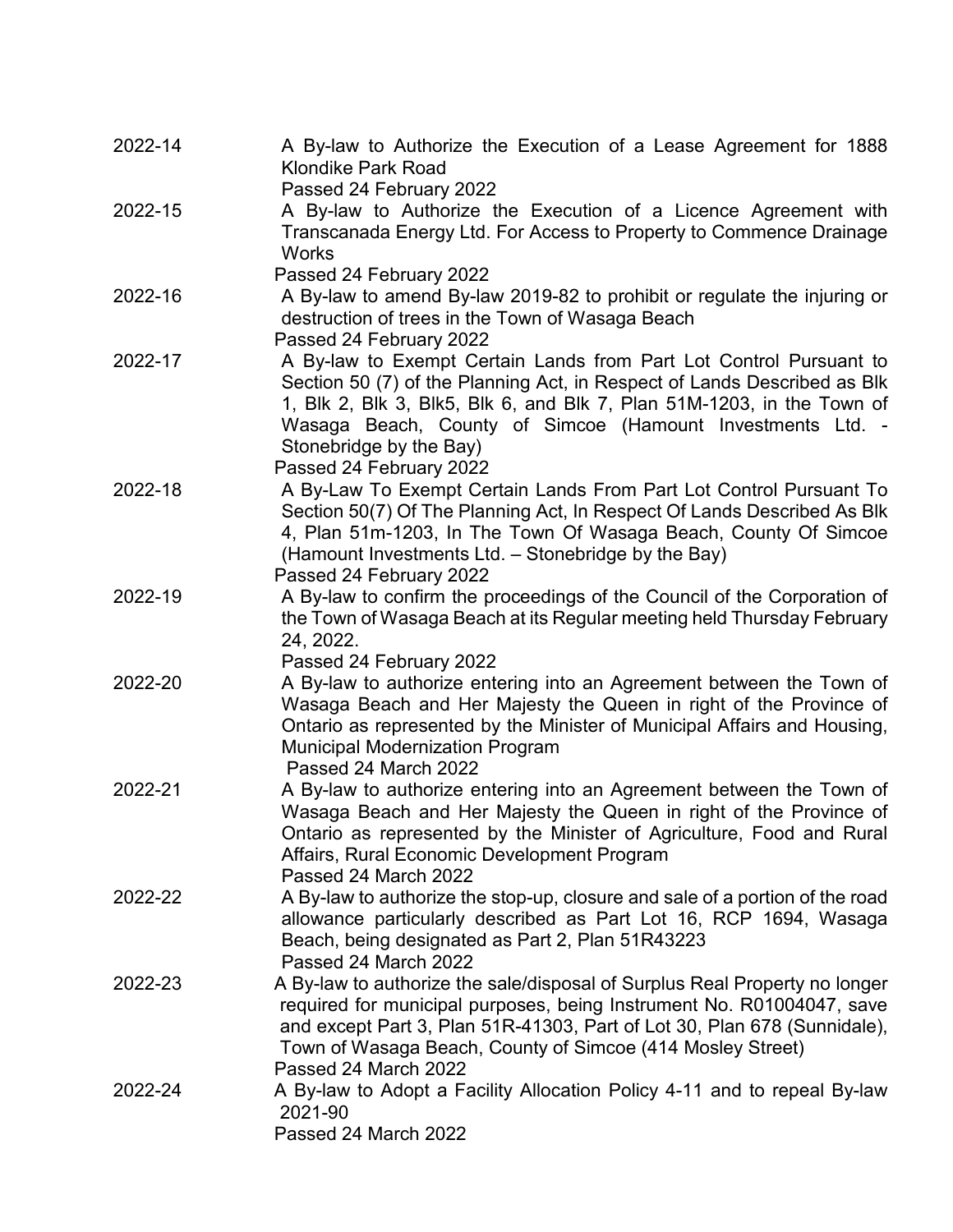| 2022-25            | A By-law to authorize the execution of a License Agreement with Twin<br>Creeks Golf and Country Club Inc. and Accomplish Capital Inc. for access<br>to property to facilitate the replacement of the Pridham Park pedestrian<br>bridge                                                                                                                      |
|--------------------|-------------------------------------------------------------------------------------------------------------------------------------------------------------------------------------------------------------------------------------------------------------------------------------------------------------------------------------------------------------|
|                    | Passed 24 March 2022                                                                                                                                                                                                                                                                                                                                        |
| 2022-26            | A By-law to appoint seasonal Municipal Law Enforcement Officers for the<br>Town of Wasaga Beach (2022)<br>Passed 24 March 2022                                                                                                                                                                                                                              |
| 2022-27            | A By-law to authorize the sale/disposal of Surplus Real Property no longer<br>required for municipal purposes being Part of Lot 25, Concession 9<br>Geographic Township of Flos, now Town of Wasaga Beach, County of<br>Simcoe, being designated as Parts 1,2,3 and 4 on reference plan 51R-<br>43383 (part of 544 River Road West)<br>Passed 24 March 2022 |
| 2022-28            | A By-law to confirm the proceedings of the Council of the Corporation of<br>the Town of Wasaga Beach at its Regular meeting held Thursday March<br>24, 2022<br>Passed 24 March 2022                                                                                                                                                                         |
| 2022-29            | A By-law to exempt a plan of condominium from applicable provisions of<br>Sections 51 and 51.1 of the Planning Act (ELM Wasaga Beach (2016) Inc.<br>- Georgian Sands Phase 1 Stage 1 North and Phase 1 Stage 2 Lands)<br>Passed 14 April 2022                                                                                                               |
| 2022-30            | A By-law to confirm the proceedings of the Council of the Corporation of<br>the Town of Wasaga Beach at its Special meeting held Thursday April 14,<br>2022.<br>Passed 14 April 2022                                                                                                                                                                        |
| 2022-31            | A By-law to set the Tax Rates and to Levy Taxes for the year 2022<br>Passed 28 April 2022                                                                                                                                                                                                                                                                   |
| 2022-32            | A By-law to Assume Joan Avenue from Beachwood Road to Ayling Reid<br>Court as a public highway<br>Passed 28 April 2022                                                                                                                                                                                                                                      |
| 2022-33            | A By-law to authorize the entering into of a Contract with LXM Law LLP<br>(LXM LAW)<br>Passed 28 April 2022                                                                                                                                                                                                                                                 |
| 2022-34            | A By-law to confirm the proceedings of the Council of the Corporation of<br>the Town of Wasaga Beach at its Regular meeting held Tuesday, April 28,<br>2022.<br>Passed 28 April 2022                                                                                                                                                                        |
| 2022-35            |                                                                                                                                                                                                                                                                                                                                                             |
| 2022-36            |                                                                                                                                                                                                                                                                                                                                                             |
| 2022-37            |                                                                                                                                                                                                                                                                                                                                                             |
| 2022-38            |                                                                                                                                                                                                                                                                                                                                                             |
| 2022-39            |                                                                                                                                                                                                                                                                                                                                                             |
|                    |                                                                                                                                                                                                                                                                                                                                                             |
| 2022-40            |                                                                                                                                                                                                                                                                                                                                                             |
| 2022-41<br>2022-42 |                                                                                                                                                                                                                                                                                                                                                             |
|                    |                                                                                                                                                                                                                                                                                                                                                             |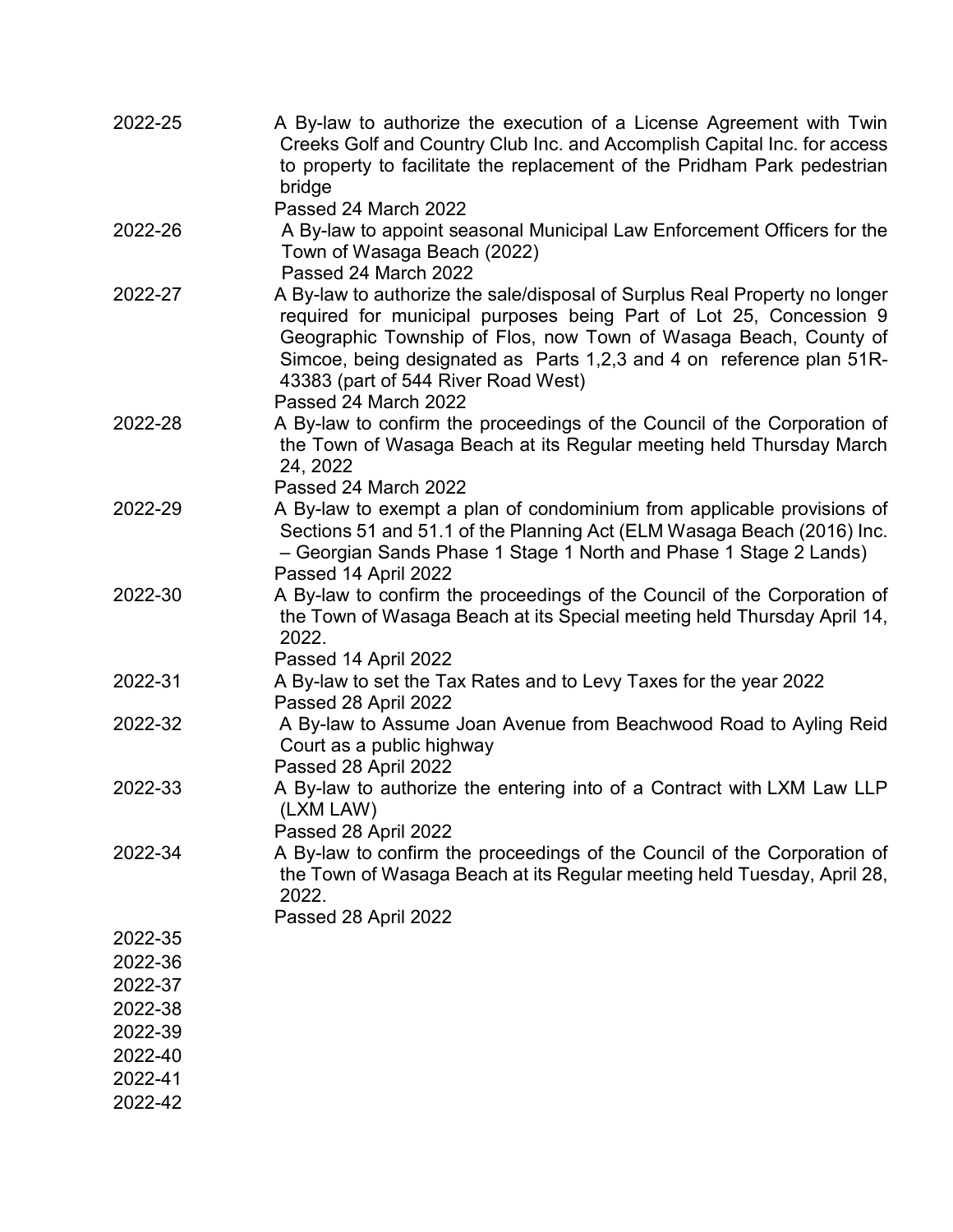2022-43

2022-44 2022-45 2022-46 2022-47 2022-48 2022-49 2022-50 2022-51 2022-52 2022-53 2022-54 2022-55 2022-56 2022-57 2022-58 2022-59 2022-60 2022-61 2022-62 2022-63 2022-64 2022-65 2022-66 2022-67 2022-68 2022-69 2022-70 2022-71 2022-72 2022-73 2022-74 2022-75 2022-76 2022-77 2022-78 2022-79 2022-80 2022-81 2022-82 2022-83 2012-84